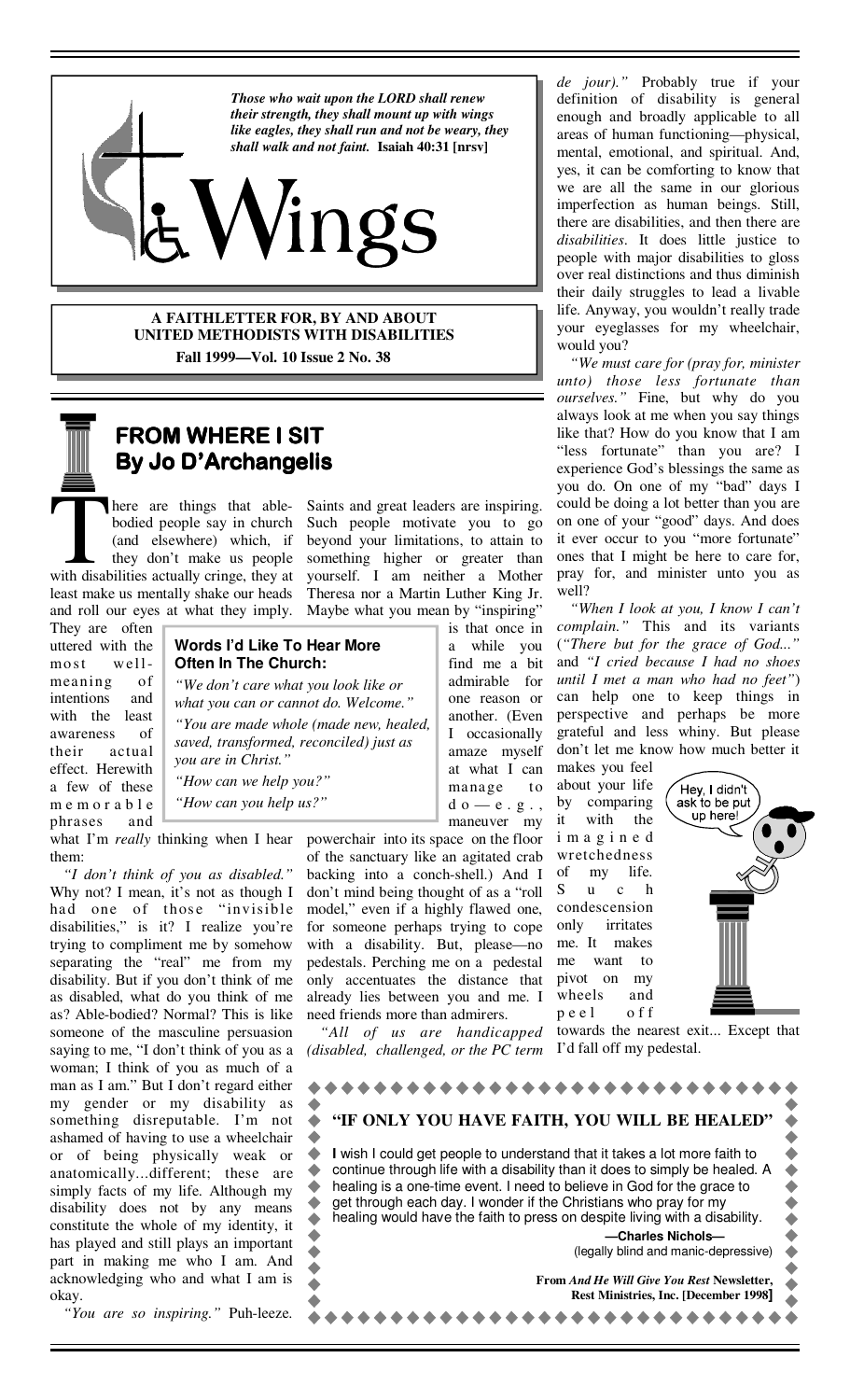# **QUESTION: DOES LADY BOUNTIFUL LIVE IN OUR CHURCH?**

"We don't want you here," many in the church say to people who are different from them. A Lady Bountiful attitude which assumes that the ministry of the church is *to* "unfortunate individuals"—rather than *with* them—misses the whole point of the gospel.

**—Harold H. Wilke in** *Responding to Persons With Handicaps—*

#### **A RESPONSE FROM A UNITED METHODIST WITH A DISABILITY:**

The Lady Bountiful attitude appears to be the norm in most churches. Although the United Methodist Church expressed its concern in the 1976 General Conference, the general membership still has this attitude. The Church is working to correct this attitude, but the progress is slow.

 Most churches are providing some physical needs such as ramps and handicap accessible restrooms. A few churches are providing more extended programs such as hearing aids in the seats, sign interpretation, and special classes and activities. These churches are probably more sensitive to the needs of persons with disabilities and are letting us be ourselves without treating us differently from other people.

 There are several things the Church could do to help correct the Lady Bountiful attitude:

 First, publish articles in church newsletters, bulletins, and conference newspapers about the challenges and feelings of people with disabilities. It would be even better to publish interviews with persons with disabilities or articles written by persons with disabilities. It is important to make people aware of who we are. We are teachers, parents, and peers.

Second, arrange to have learning and informational seminars for churches and conferences to educate people about disability issues, concerns, and problems.

Third, make it a point to involve people with disabilities in church services. One of the best ways to educate others about the abilities of people with disabilities is to make us visible in normal activities.

**—Judy Smith, Member of the United Methodist Church of Arlington, Texas—** 



#### **CHURCHES MEETING NEEDS OF PEOPLE WITH DISABILITIES**

 The Westcliff United Methodist Church (Westcliff, Texas) has developed a **van ministry** in response to those members who cannot drive or have no transportation to and from Sunday school and worship services. A volunteer coordinator recruits drivers on a monthly rotation basis to drive the church's vans and transport members requesting the service. Other volunteers help persons with physical difficulties in and out of the van, but no wheelchair lift is currently available. The vans are also used for senior citizen and children's programs.

**Based on** *A Sunday Morning Van Ministry* **by the Rev. Ron Albertson, from** *Sonshine Enterprises Newsletter* **[Winter 1995]**  п

П

П

П

I

П

 $\blacksquare$ 

п I

 The First United Methodist Church (Escondido, Calif.) has announced the installation of two items that will help members of the congregation who have difficulties getting into and out of the office area and sanctuary. The first is a **chair-lift** to the pastors' offices and general office area. The second is a button-operated **automatically opening door** now offering easy access to the sanctuary from the<br>patio. Both assistive devices assistive devices were provided by the generosity of two members of the congregation.

 **Based on** *Special Things For Special People* **by Don Armstrong, from Escondido [Calif.] First United Methodist Church Newsletter [February 1998]** 

 For four years the United Methodist Men at First United Methodist Church (Newark, Ohio) have designed and built **accessibility ramps** for families in the community. Prior to construction, members meet with the family to determine exact needs and then do a computer-generated design. Twice a month volunteer workers construct ramps that conform to guidelines established by the Americans with Disabilities Act. Materials are usually supplied by a supporting agency. Any group interested in learning to build ramps is urged to call First Church at [740] 349-7020 for more information. **Based on** *Group Builds Ramps* 

*For Physically Challenged***, from**  *The Advocate* **[Newark, Ohio]**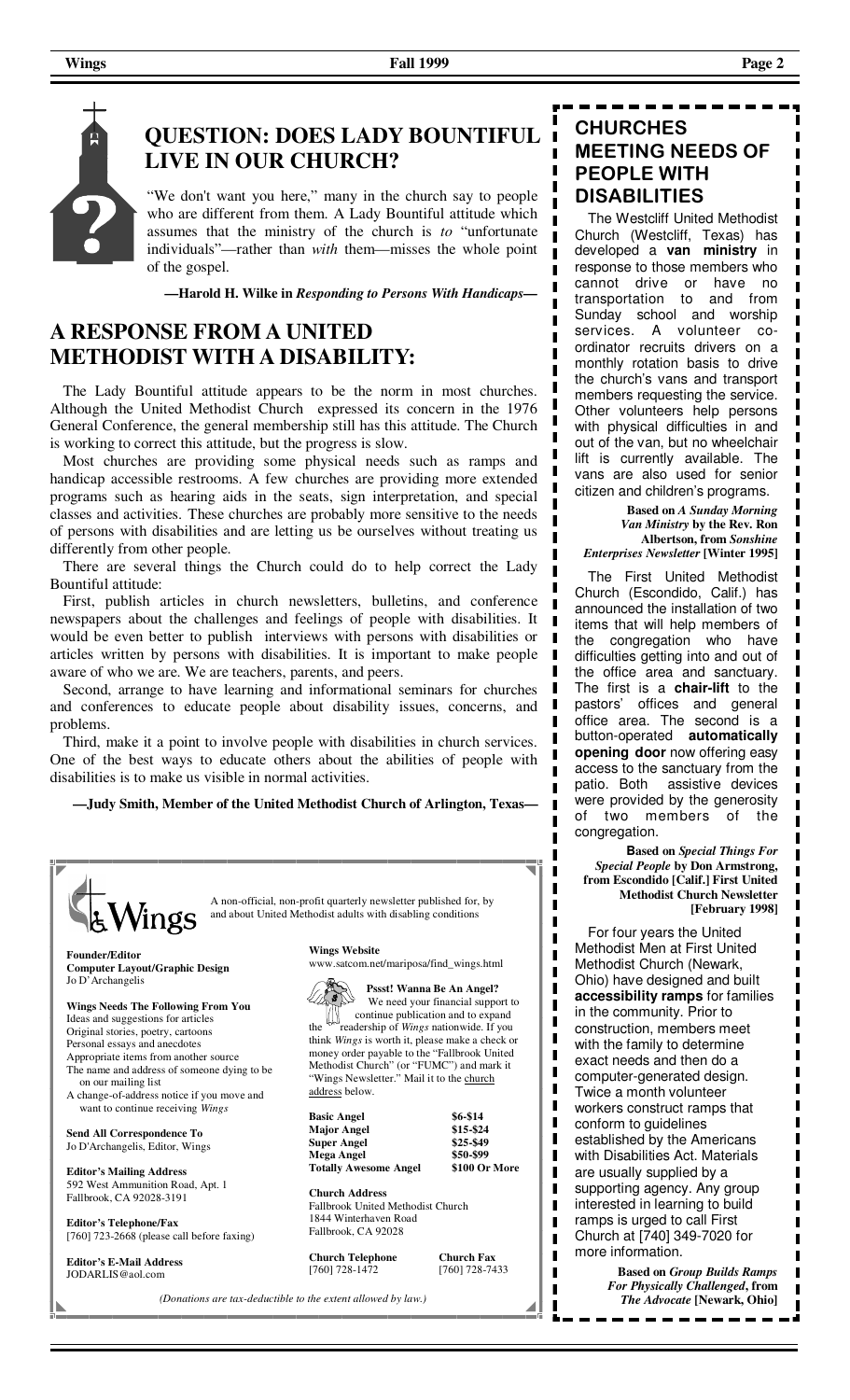#### **A STATEMENT A OF BELIEF**

**W**e believe that God is a creating and loving God. We believe that all persons are made in the image of God and that all Christians are members incorporate of the Body of Christ. The wholeness of the Body is dependent upon the participation of all its members.

**W**e give testimony that God calls us as persons with disabilities and sends us into all capacities of leadership in the total ministry of the Church. Our bodies are the earthen vessels which God has chosen as the medium for the fulfilling of this ministry.

**J**esus explicitly separated sin and disability. We proclaim this biblical truth that disability has no relation to sin. Further, because we are all made new in Christ, we proclaim that disability has no relationship to imperfection.

**H**uman touch can be sacred and sacramental, part of the Mystery of Grace. We who have been touched with tenderness and handled with harshness have felt the comforting caress of God's Spirit.

**W**e believe that our spiritual journeys, made in bodies with disabilities, have given us insights which are important to the vitality of the Church. All persons share the bond of pain and suffering; all persons have some form of disability: physical, emotional, mental, or spiritual. The quality of shared pain and joy is central to what it means to be a human being. We affirm that cure and healing are separate and distinct and that wholeness is the deepest need we all share.

**I**n the name of Christ we are hosts and agents of hospitality. We are the Church. We claim our place with others in reconstructing the table of Christ so that all may approach it together as brothers and sisters in Christ, one Body, united and whole.

> **The Association of Physically Challenged Ministers of the United Methodist Church [October 1994]**

# **PRECIOUS CHILD OF GOD By Janet Wolf**

F ayette was an African-<br>American woman living on<br>the streets, struggling with<br>mental illness and lupus. She<br>came to sit on the steps of the church, American woman living on the streets, struggling with

mental illness and lupus. She refusing to come in, just listening from outside. It was hot, we had the door open, and I guess she heard the singing. She kept coming, arriving late and leaving early and for weeks never coming in the door. But eventually she did—come in the door, sit at the table, and even joined our new-member class.

 In new-member class we talked about baptism, about what it means to be named by God's grace. I told them baptism was a holy moment, a moment when we could hear God saying: "You are beloved, a precious child of God and beautiful to behold!" Fayette liked that part. No matter what else we were talking about, she would bring us back to baptism. "When I'm baptized, I am?" And we soon learned to respond: "You are beloved, a precious child of God and beautiful to behold." "Oh, yes!" she'd exclaim and we'd go on until she brought it up again.

 The day came. The choir was gathered around the pool, singing "Wade in the Water." Fayette went under, came spluttering up out of the icy cold water, drew in a new breath,

looked all around and asked: "And now I am?" And we replied: "You are beloved, a precious child of God and beautiful to behold." "Yes!" and she danced all around the fellowship hall.

 Two months later I got a call at 2 a.m. Fayette had been beaten and raped and was at the county hospital. So I went. I could hear her long before I saw her. I wasn't sure what she was saying, but I knew it was Fayette's voice. As I got closer to her room, I saw her pacing back and forth, her hair sticking up everywhere, blood and tears marking her face, bruises already starting, her dress torn and dirty and buttoned all wrong. And she was saying: "I am..."

 When I got to the door, she saw me, looked straight at me and declared: "I am beloved, a precious child of God and..." At that moment, she caught sight of her reflection in the mirror, turned back to me and said: "I am beloved, a precious child of God and..." Again she looked in the mirror, "And God is still working on me. If you come back tomorrow, I'll be so beautiful I'll take your breath away!"

 Have you ever been baptized in the waters of amazing grace, named by God in such a way that in the worst of times you know who you are and the One to whom you belong?

**From** *Alive Now* **[September/October 1997]**